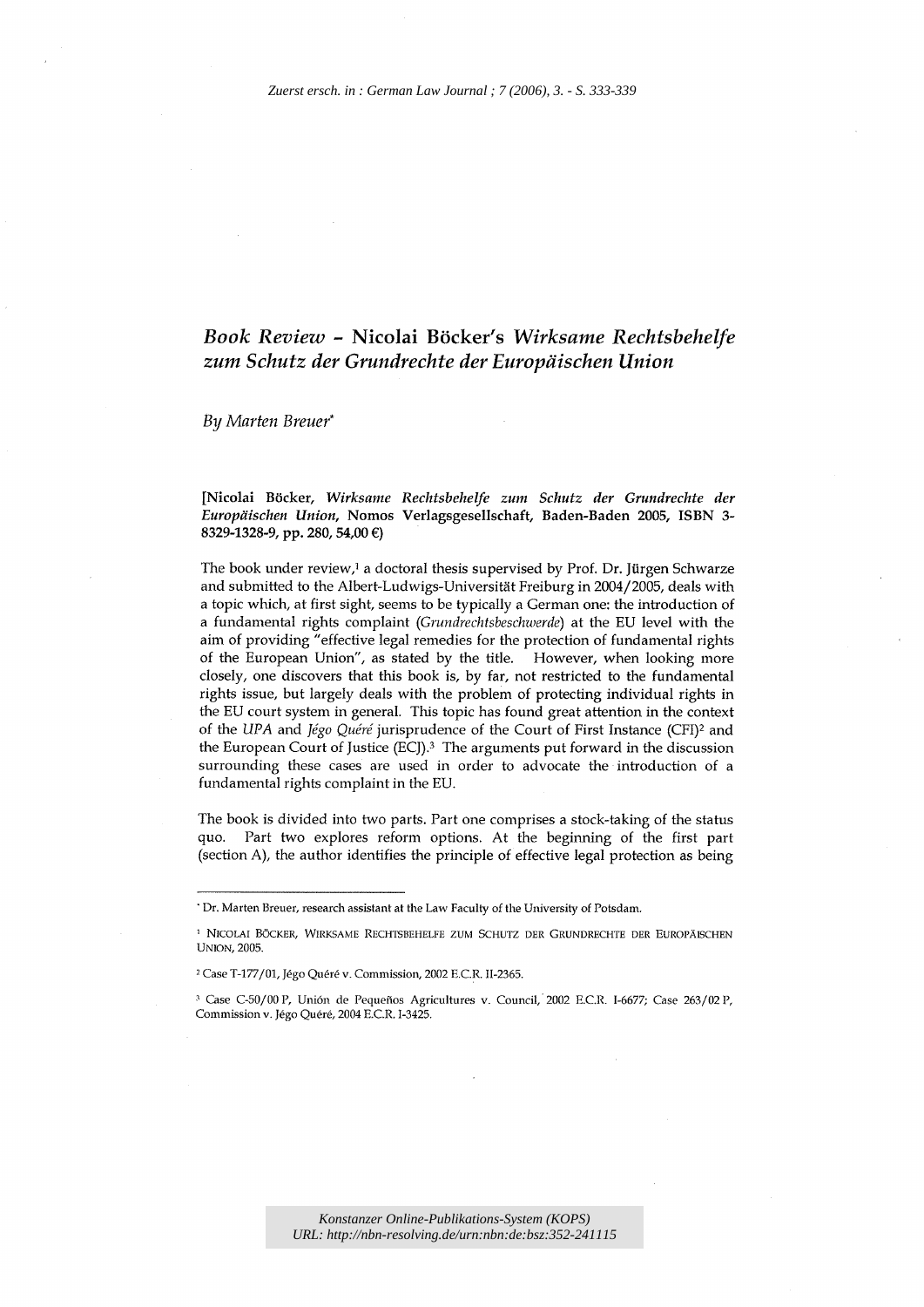the leading principle of the whole research.4 Although this may be correct, one would have expected this point to be dealt with in greater detail. As we shall see later, part two of the study concentrates solely on the problem of judicial protection against invalid legal norms of EC law.<sup>5</sup> From the constitutional law perspective, the question arising here is whether or not direct actions against abstract, general norms are a legal requirement. The standpoint of most Member States' constitutional courts,<sup>6</sup> as well as, the European Court of Human Rights (Eur. Court H.R.),? is that direct judicial protection must be afforded only against legal acts of the executive, not those of the legislator. Böcker leaves this aside arguing that the ECJ has not distinguished between the two categories. $8$  At a later stage of his inquiry, however, (and, one must add, in a different context,) he proposes to differentiate by the criterion of" democratic legitimacy." According to this concept, acts emanating from the co-decision procedure (Art. 251 EC) shall be deemed equivalent to "legislative acts" because of the involvement of the European Parliament (EP). Whereas, legal norms created by the Commission are regarded as being non-legislative in nature.9 This very argument could have, and should have been used for the question of effective legal protection as well. By leaving out this opportunity, Böcker fails to make clear to what extent his proposals reflect actual legal (constitutional) requirements, and to what extent they are proposals in a political sense.

The first part is continued by three sections presenting a very learned analysis of the characteristics of the annulment procedure under Art. 230 (4) EC (section B),<sup>10</sup> of the preliminary ruling procedure under Art. 234 EC (section  $C$ ),<sup>11</sup> and of liability proceedings (section D)12.13 The results may be summarized as follows: The action

*<sup>9</sup>*Id. at 230-233.

 $10$  Id. at 48-83.

<sup>11</sup> Id. at 83-112.

12 Id. at 112-123.

334

<sup>,</sup> BOeKER, *supra* note 1, at 40-48.

<sup>5</sup>Id. at 135.

<sup>6</sup>*See e.g.* BVerfGE 24, 33, 49-51.

*<sup>7</sup> See* James and others v. The United Kingdom, ser. A No. 98 at para. 85 (Eur.Ct. H.R. 21 February 1986), on the one hand, and Silver and others v. The United Kingdom, ser. A No. 61 at paras. 118-119 (Eur. Ct. H.R. Judgment of 25 March 1983), on the other hand.

<sup>8</sup>BOeKER, *supra* note 1, at 44.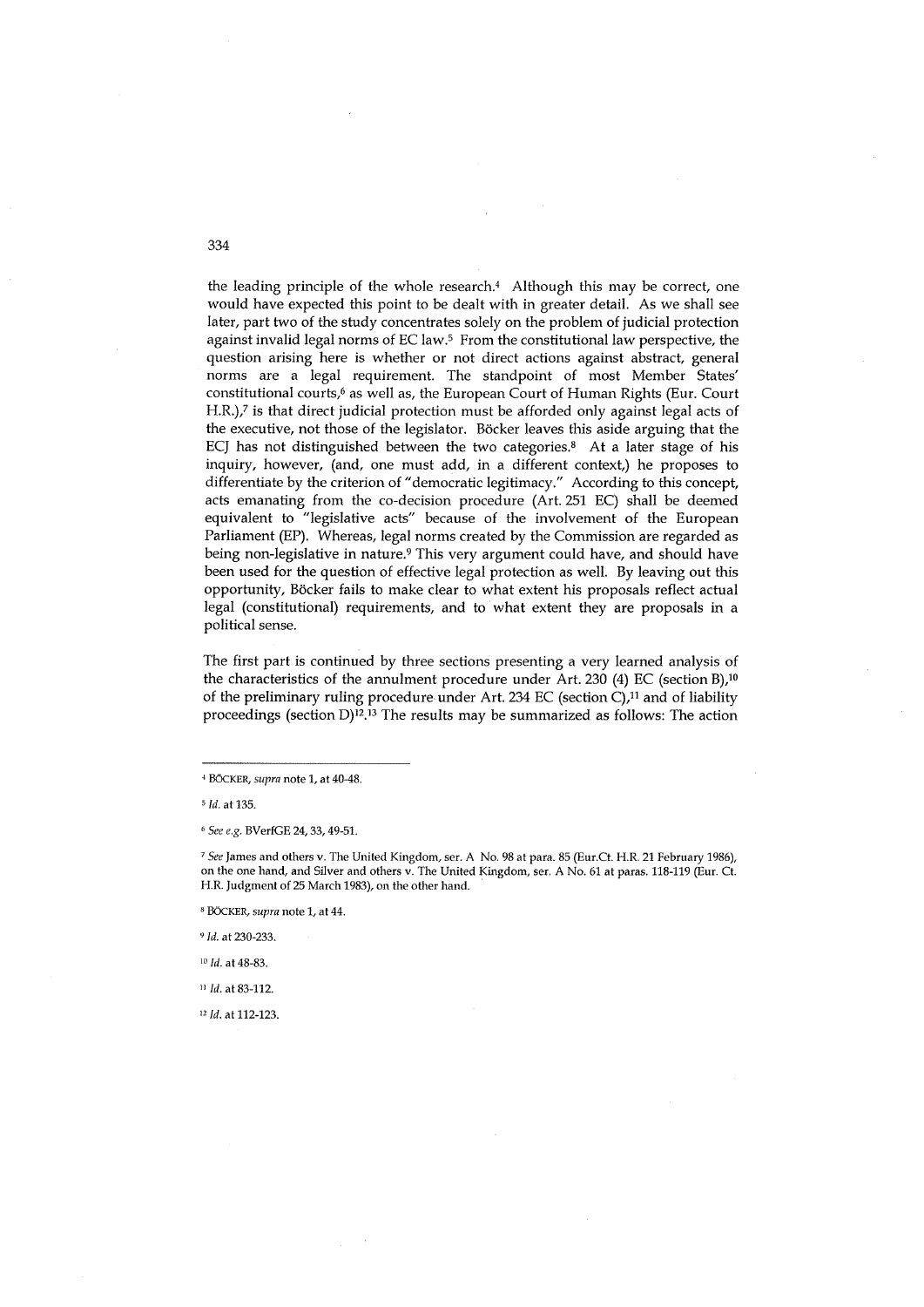for annulment under Art. 230 (4) EC is restricted in two respects. First, it can be directed, in principle, only against a decision, and second, the capacity to bring legal proceedings *(Klagebefugnis)* presupposes that the decision "is of direct and individual concern" to the claimant. Regarding the first aspect, the author demonstrates that the ECJ is more genetous nowadays by allowing actions for annulment also against directives.14 However, regarding the second aspect, the ECJ in UPA has stuck to the narrow interpretation of "individual concern" as given in its Plaumann judgment,<sup>15</sup> thus, contradicting both AG Jacobs and the CFI's judgment in *Jégo Quéré*.<sup>16</sup> The gaps that are left are filled by the preliminary ruling procedure and by liability proceedings, but only in an insufficient manner. Proceedings under Art. 234 EC are less favorable than direct actions because (1) they depend on the willingness of the national judge to direct a question to the ECJ,<sup>17</sup> (2) they are non-contradictory in nature,<sup>18</sup> (3) they are more time-consuming, and therefore, more cost-intensive than direct actions<sup>19</sup> and  $(4)$ , in cases of allegedly invalid norms of EC law, the national judge is a priori unable to offer judicial relief. This is because norms of EC law may be invalidated only be the ECJ, according to the ECJ's *Foto-Frost* jurisprudence.20,21 Liability proceedings, on the other hand, cannot be regarded as being an effective substitute for actions for annulment because (1) liability depends on a "sufficiently serious breach" of EC law<sup>22</sup> and (2)

14 BoeKER, *supra* note 1, at 51-57, 77.

15 Case 25/62, Plaumann v. Commission, 1963 E.CR. 199.

<sup>16</sup> BÖCKER, *supra* note 1, at 57-76.

<sup>17</sup> There is no effective means against a judge who is not prepared to do so, even if he is under a legal obligation, *see id.* at 97-105. *See also id.* at 130: "paternalistic character" of the preliminary ruling procedure.

*18 ld.* at 108.

<sup>19</sup>*ld.* at 108-109.

20 Case 314/85, Foto-Frost v. Hauptzollamt Uibeck-Ost, 1987 E.CR. 4199.

<sup>21</sup> BÖCKER, *supra* note 1, at 129-130. - A fifth argument is not elaborated in detail: In cases where the national judicial system is incomplete, the preliminary ruling procedure fails because there is no national judge to refer the case to the ECJ. Although there are allegations that under certain conditions, such "gaps" exist in the French and Spanish judicial system *(id.* at 89) Böcker leaves this question to future comparative law studies *(id.* at 129). This is regrettable since, in the eyes of the reviewer, it would have made the argument of deficient judicial protection in the EU even more compelling.

*"ld.* at 117-120.

<sup>&</sup>lt;sup>13</sup> The short section E is dedicated to legal protection against measures under the second and third pillar of the EU, followed by a resume and an appraisal (section F).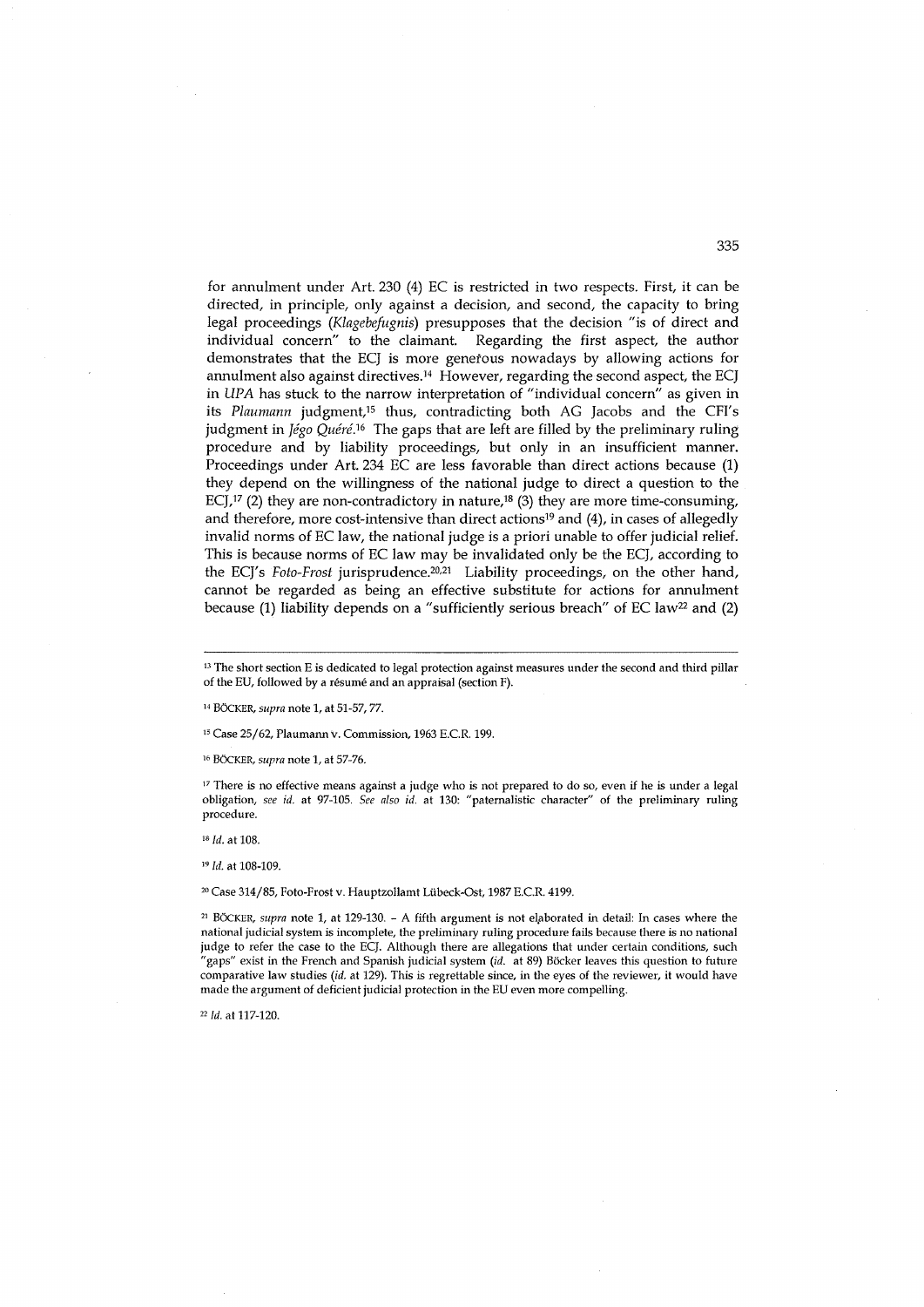liability is unable to compensate violations of strictly personal fundamental rights *(hochstpersonliche Grundrechte).23* 

In the second part, as indicated above, the scope of the inquiry is reduced to the problem of judicial protection against invalid legal norms of EC law. This is because of the alleged reason that there is no need for a reform, as far as, the implementation of norms of EC law by the Member States and by the EU institutions is concerned.24 This argument, however, is debatable. Certainly, in cases of implementation measures by the Member States, the preliminary ruling procedure is not a priori ineffective because, unlike cases involving validity questions, the national judge has the competence to quash the (national) legal act.25 However, what if he does not do so due to an incorrect interpretation of EC law, like in the *Köbler* case?<sup>26</sup> In such circumstances, Böcker later argues, there is "no complete denial of justice" since in questions of interpretation, "the ECJ has the last word, but not the monopoly of interpretation".<sup>27</sup> This appears to be rather legalistic. Going back to the *Kobler* case, if the Austrian Supreme Administrative Court *(Verwaltungsgerichtshoj)* had interpreted EC law correctly, Mr. Kobler's claim would have been successful. Unfortunately, the court did not, thereby disregarding its duty under Art. 234 (3) EC to direct a request for a preliminary ruling to the ECJ. In the subsequent liability proceedings, Mr. Kobler did not succeed either because the ECJ found that there was not a "sufficiently serious breach" of EC law by the Supreme Administrative Court. Is it really convincing to argue that, in such a case, there is "no complete" denial of justice?

What follows (section A) is a very instructive comparative law overview of different types of legal protection with regard to acts of Parliament.<sup>28</sup> Three models are identified: the model of parliamentary legal protection, the model of indirect judicial control, either by the respective ordinary court or by a preliminary ruling procedure to the constitutional court, and the model of direct individual complaint.

*28* ld. at 141-147.

336

*<sup>231</sup>d.* at 131-132.

<sup>24</sup>ld. at 135.

*<sup>25</sup>*ld. at 129.

<sup>26</sup> Case 224/01, Kobler v. Austria, 2003 E.CR 1-10239; for further reading, *see* Marten Breuer, *State liability for Judicial Wrongs and CommunihJ Law: the case of Gerhard Kobler v. Austria,* 29 EuR. L. REV. 2, 243- 254 (2004).

<sup>&</sup>lt;sup>27</sup> "Der EuGH besitzt zwar das letzte Wort, aber kein Auslegungsmonopol. Eine Nichtvorlage kann daher bei *Auslegungsfragen keine vollsliindige Rechtsverweigerung bewirken",* BOeKER, *supra* note 1, at 182; similarly *id.*  at 214,218.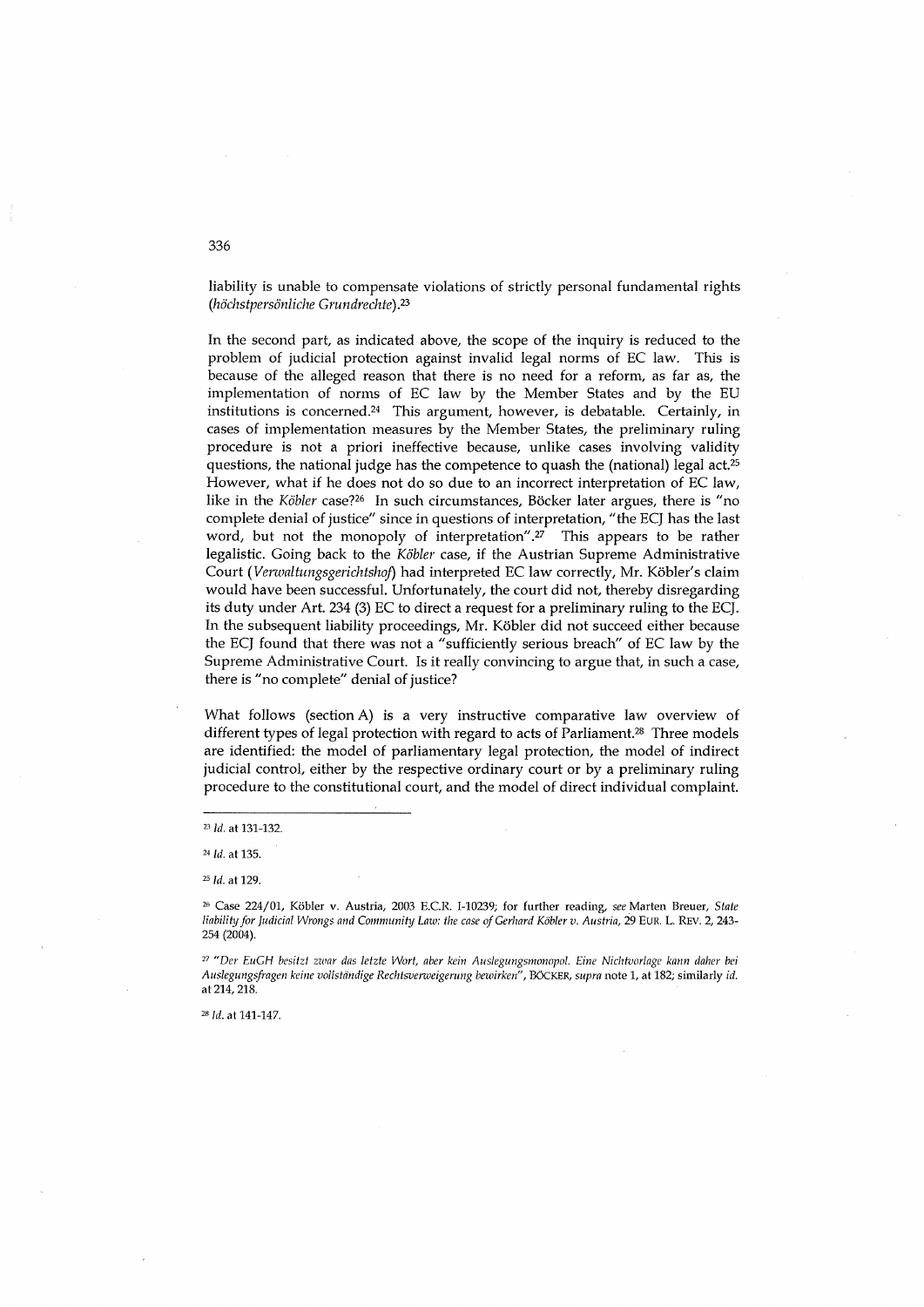The author correctly argues that the first model is not acceptable with regard to the EU given the deficit of direct democratic legitimacy.29 Therefore, the choice to be made is between direct and indirect judicial control.30

These questions are dealt with in great detail in the section B. His arguments can only be briefly summarized here. With respect to the model of indirect judicial control *(i.e.* the preliminary ruling procedure), the author takes the remarkable view that the ECJ in *UPA* has given up its concept of procedural autonomy of the Member States by requiring complete judicial protection.<sup>31</sup> In his opinion, this could negatively affect the relationship between Member State courts and the ECJ in the long run, since the national courts could come under more and more pressure from Luxembourg.32 The model of direct judicial control *(i.e.* actions for annulment) has indisputable advantages, such as, better accessibility for the individual<sup>33</sup> or contradictory nature.<sup>34</sup> On the other hand, the risk of overcharging the EU courts with direct actions and the potential consequence of causing considerable delays must not be underestimated.<sup>35</sup> Therefore, a further alternative is to combine the models of indirect and direct judicial protection by adding to the preliminary ruling procedure a hierarchical element. This would be to allow direct access for the individual in cases where the national judge refuses to request the ECJ for a preliminary ruling.36

These different concepts are further worked out in section C. The proposals made by AG Jacobs<sup>37</sup> and the CFI<sup>38</sup> for extending the direct access of the individual to the EU courts by a broader interpretation of the "individual concern" requirement in Art. 230 (4) EC<sup>39</sup> are judged as being inadequate.<sup>40</sup> What Böcker proposes, which

<sup>29</sup>Id. at 148.

- <sup>32</sup>Id. at 215.
- *<sup>33</sup>*[d. at 180.
- <sup>34</sup> Id. at 192.
- *<sup>35</sup>*[d. at 196-199.
- <sup>36</sup>Id. at 164.

<sup>37</sup> Case C-50/00 P, Unión de Pequeños Agricultures v. Council, 2002 E.C.R. I-6677, para. 60 (opinion of AG *Jacobs).* 

38 Case *T-177101,* Jego Quere v. Commission, 2002 EC.R. II-2365, para. 51.

39 BOCKER, *supra* note 1, at 220-228.

<sup>30</sup>Id. at 151-153.

<sup>31</sup> Id. at 175.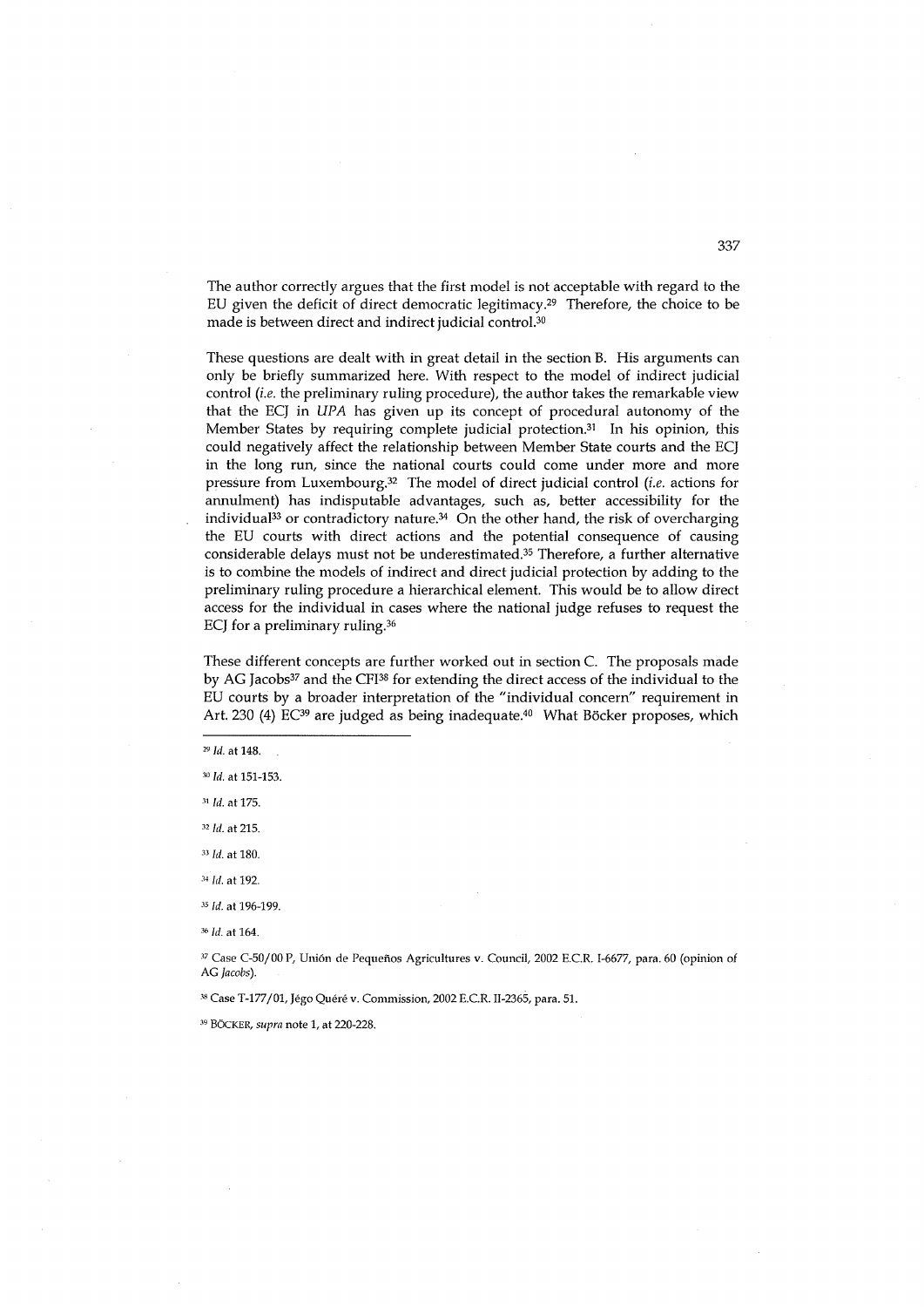was already mentioned at the beginning, is to differentiate by the criterion of "democratic legitimacy".41 This proposal is found to be in harmony with the changes provided for by the Treaty establishing a Constitution for Europe.42 Yet, another concept would be the introduction of a genuine fundamental rights complaint. This model of a specific instrument of fundamental rights protection has already been mentioned in section B,<sup>43</sup> but without any detailed analysis. Now, in section C, this remedy is described as a possible alternative to direct actions under Art. 230 (4) EC.<sup>44</sup> A subsidiary fundamental rights complaint could match the balance between overcharging EU courts with direct actions, on the one hand, and denying direct access for the individual on the other hand.45 The author then comes back to the model of introducing a hierarchical element into the preliminary ruling procedure. Here, two solutions are possible. In cases where the national judge refuses to request the ECJ for a preliminary ruling, a remedy to the ECJ could be directed (1) either at the mere procedural question of whether or not the case must be referred to the ECJ, or (2) at the material questions of the case.<sup>46</sup> Böcker's position is that the second option is preferable since the ECJ is not used to fact finding and the judges are not familiar with the national legal order. $47$  On the other hand, this option should be admitted only after the exhaustion of domestic remedies.48 However, this argument cannot be followed. The requirement of exhaustion of domestic remedies is inconsistent with Böcker's earlier argument that due to the ECJ's monopoly in validity questions, the national judge is a priori incompetent to afford judicial relief.49 Why require the exhaustion of domestic remedies, if none of the national judges may give the claimant what he or she asks? At last the German character comes through when Böcker finally depicts a model following the constitutional complaint to the German constitutional court.

<sup>40</sup> *ld.* at 243-244.

<sup>41</sup> Id. at 229-234, 244.

<sup>42</sup> Id. at 233-234.

43 Id. at 148-151.

*<4* [d. at 234-243.

*<5* [d. at 245.

<6 [d. at 246-248, 248-251.

*<sup>47</sup>*Id. at 248.

<sup>48</sup>Id. at 251.

*<9 See supra* note 21.

338